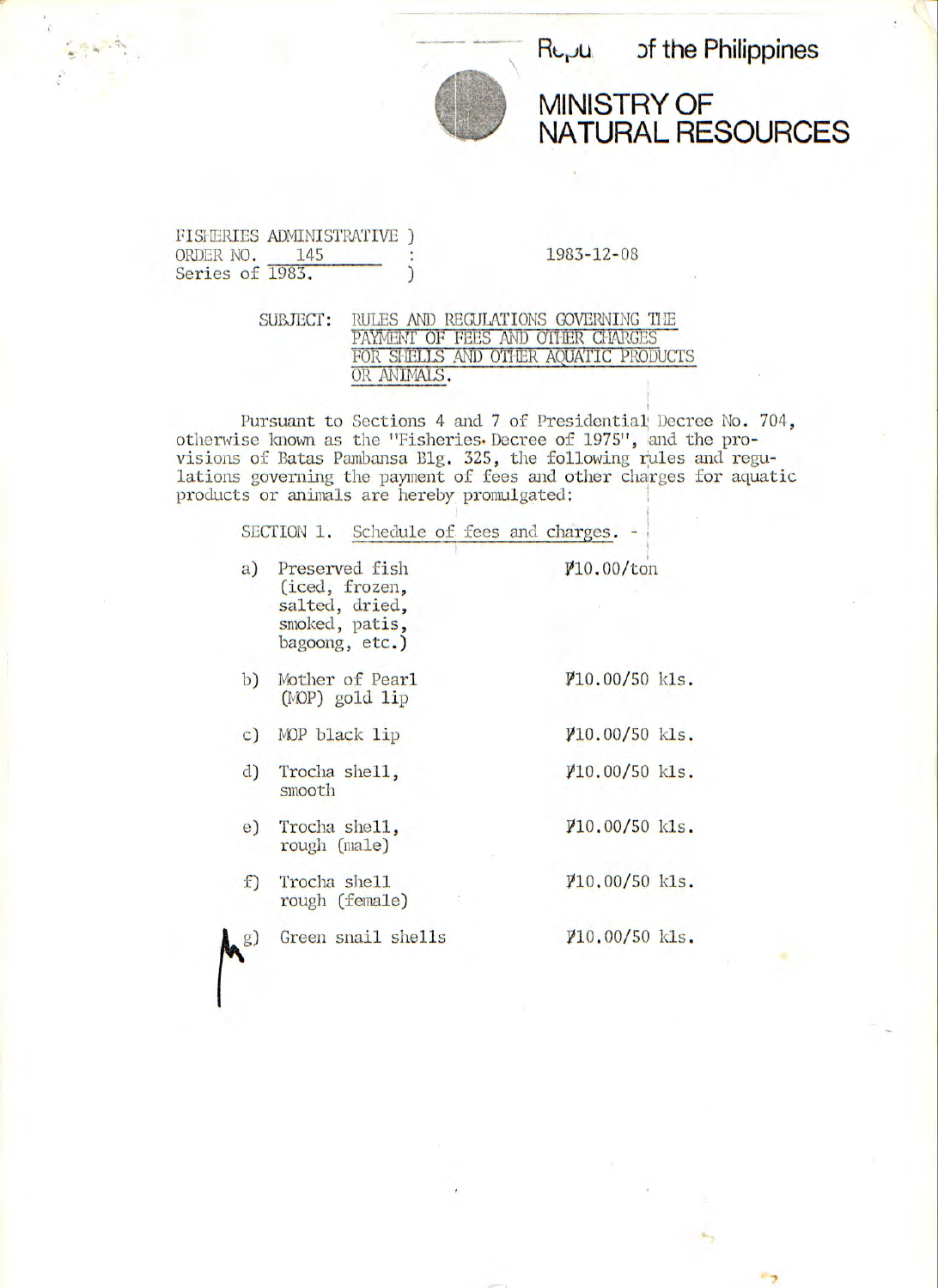| h)             | Kapis shells                                                                               | $\mu$ 10.00/50 kls.                             |
|----------------|--------------------------------------------------------------------------------------------|-------------------------------------------------|
| $\mathbf{i}$ ) | Other shells                                                                               | $V10.00/50$ kls.                                |
| $j$ )          | Trepang or beche<br>de mer                                                                 | $\frac{10.00}{50}$ kg.                          |
| $\mathbf{k}$   | Dried starfish                                                                             | $V10.00/50$ kg.                                 |
| 1)             | Dried meat of<br>taclobo (giant<br>clam)                                                   | $\frac{10.00}{50}$ kg.                          |
| m)             | Dried squids                                                                               | $\frac{10.00}{50 \text{ kg}}$ .                 |
| n)             | Dried seahorse                                                                             | $V10.00/25$ kg.                                 |
| $\circ$        | Dried sharksfins                                                                           | $\frac{10.00}{25}$ kls. or<br>fraction thereof. |
| p)             | Salted skin of<br>seasnakes                                                                | $\frac{10.00}{25}$ kls. or<br>fraction thereof. |
| q)             | Tanned skins<br>(foregoing)                                                                | $\frac{\text{M}}{\text{M}}0.00/\text{kls}$ .    |
| r)             | Salted skins (sea-<br>snakes, crocodiles,<br>sea reptiles)                                 | $V10.00/k$ ls.                                  |
| s)             | Tanned skins of $\frac{\nu_{10.00}}{k_{15}}$ .<br>seasnakes, croco-<br>diles, sea reptiles |                                                 |
| t)             | <b>Sponges</b>                                                                             | $\mu$ 10.00/5 kilos                             |
| $\mathbf{u}$   | Seaweeds (Digenea)                                                                         | $10.00/50$ kilos                                |
| $\mathbf{v})$  | Bangus fry                                                                                 | $\frac{1}{2}$ ,00 per pot or 3,000 fry          |
| w)             | All other unclassi- $\frac{1}{2}$ ,00 per 10 kilos<br>fied marine products                 |                                                 |

SEC. 2. Payment of fees and charges. - The fee on shells and other aquatic products or animals gathered shall be collected from the: (1) owners of pearling or shell-collecting boats; (2) licensed divers if not using any vessel; and (3) buyers or possessors of such shells or other aquatic products or animals unless it can be proven by such buyers or possessors by proper document or official receipt that the fees have already been paid by the collectors or gatherers of such shells or other aquatic products or animals.

-2-